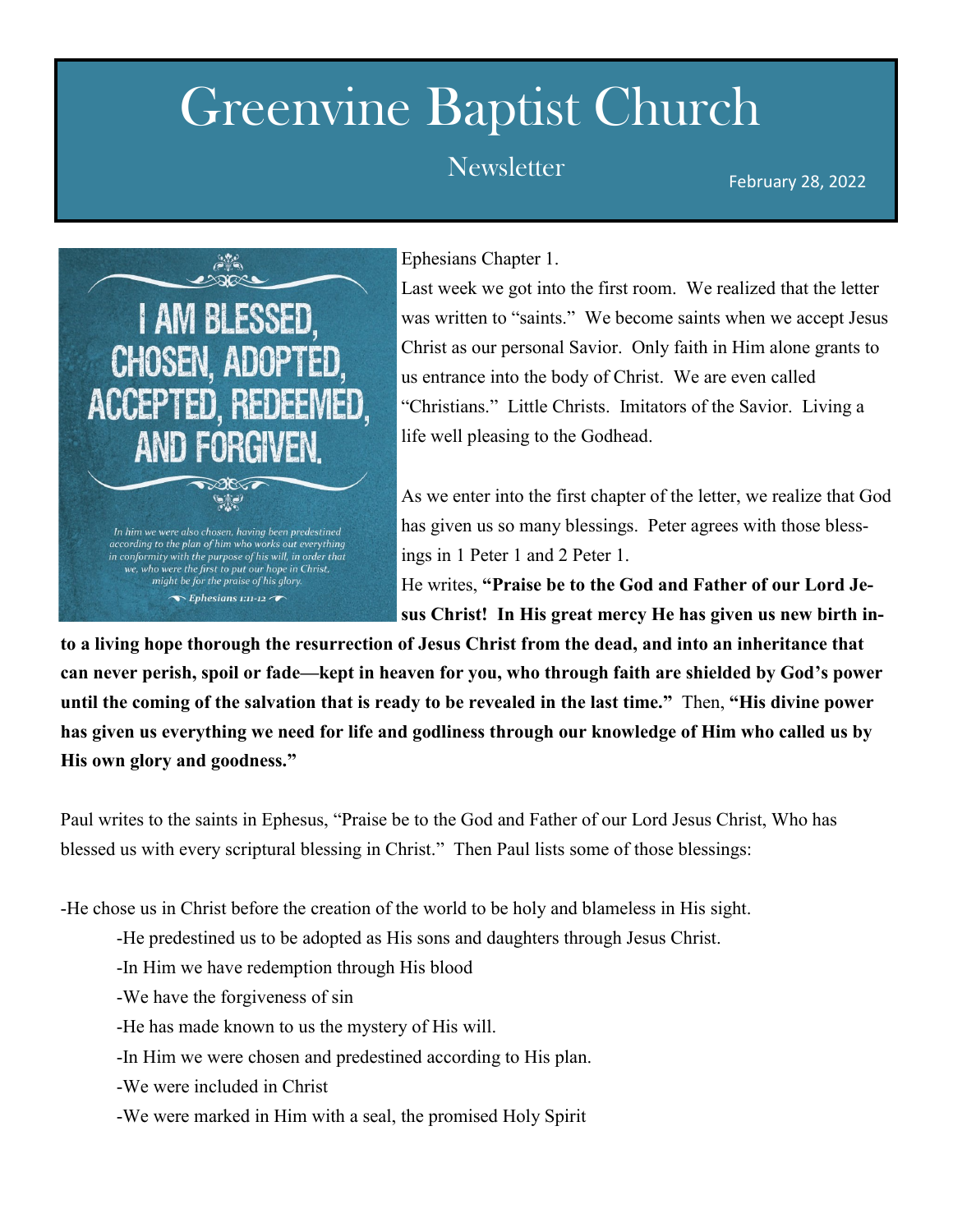What a list of wonderful spiritual blessings that are ours simply be believing that Christ died for our sins. That door for our salvation, the entryway into the body of Christ, the Church, is only through Christ; but oh the blessings that follow us into that first room. We are a blessed people. We have:

**Salvation Redemption Eternal Life No Condemnation Forgiveness of sins Atonement for sins Right relationship with God Gift of the Holy Spirit Abundant life God's possession Heirs of God Joint heirs with Jesus Friends of God Comfort from the Holy Spirit And so much more.**

One of the great blessgins is that we are able to pray.

Paul then follows the information of what we have and who we are in Christ by saying, "For this reason, every since I heard about your faith in the Lord Jesus and your love for all the saints, I have not stopped giving thanks for you, remembering you in my prayers."

Paul not only informs those believers in Ephesus the many blessings that were theirs, but also that he was actively praying for them. What an encouragement for us to pray. As we think of one another, we too can pray for each other. That is one of the reasons that we are putting together another updated directory. You will have at your hands the ability to look at pictures of each other as you pray with the ability to see the current prayer requests and answers to those prayers. Be active in praying. Such an important aspect of our fellowship together.

One of our great blessings is that we are able to pray. Imagine, we can go directly into the "throne room of Heaven" and "let our requests known to God." We can go to Him with everything. Our praise, our worship, our adoration, our love, our needs, our requests, our frustrations, our joys, our anxiousness, our fears, our tears, our joy and our sorrow. He desires to hear them all.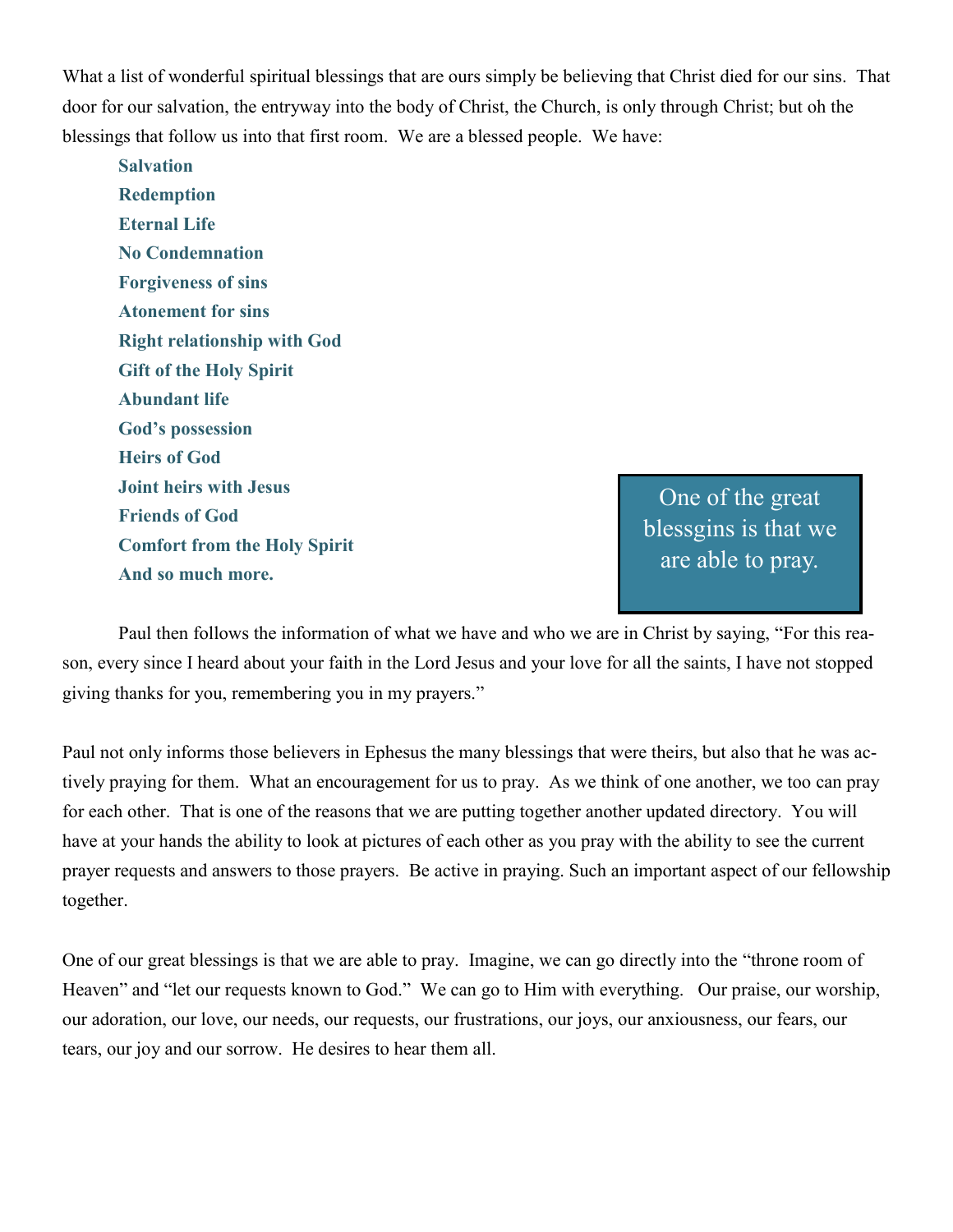Karen and I consider it a great pleasure to be able to pray for each of you, your families and your lives. May God bless you richly as you trust in Him and as you live your lives for Him. Jack



**Bible Study** Wednesday's @ 6pm—1st & 2nd Timothy

**Men's Prayer Breakfast** Wednesday February 23 @ 7am

**Greenvine's Girls of Grace** Tuesday March 8th @ 6pm

**Brenham's Pregnancy Center Gala** 

Thursday March10th The church has a table. Please let Jack know if you would like to attend.

**Women's Bible Study** Get Out of Your Head Saturday March 12th @ 10am

**Directory Photos** See Charlotte to schedule a time to have your photo taken.

**Blinn Taco Stack** Wednesday March 9th See Charlotte to sign up for food or serving

**Spring Picnic** Saturday April 9th



Deborah and her family in the loss of Charlie The Easley family in the loss of Sadie Bob Easley in the hospital with bad chest congestion Raymond Anderson – Undergoing Chemo treatments Tom Nugent – Recovery and overall health